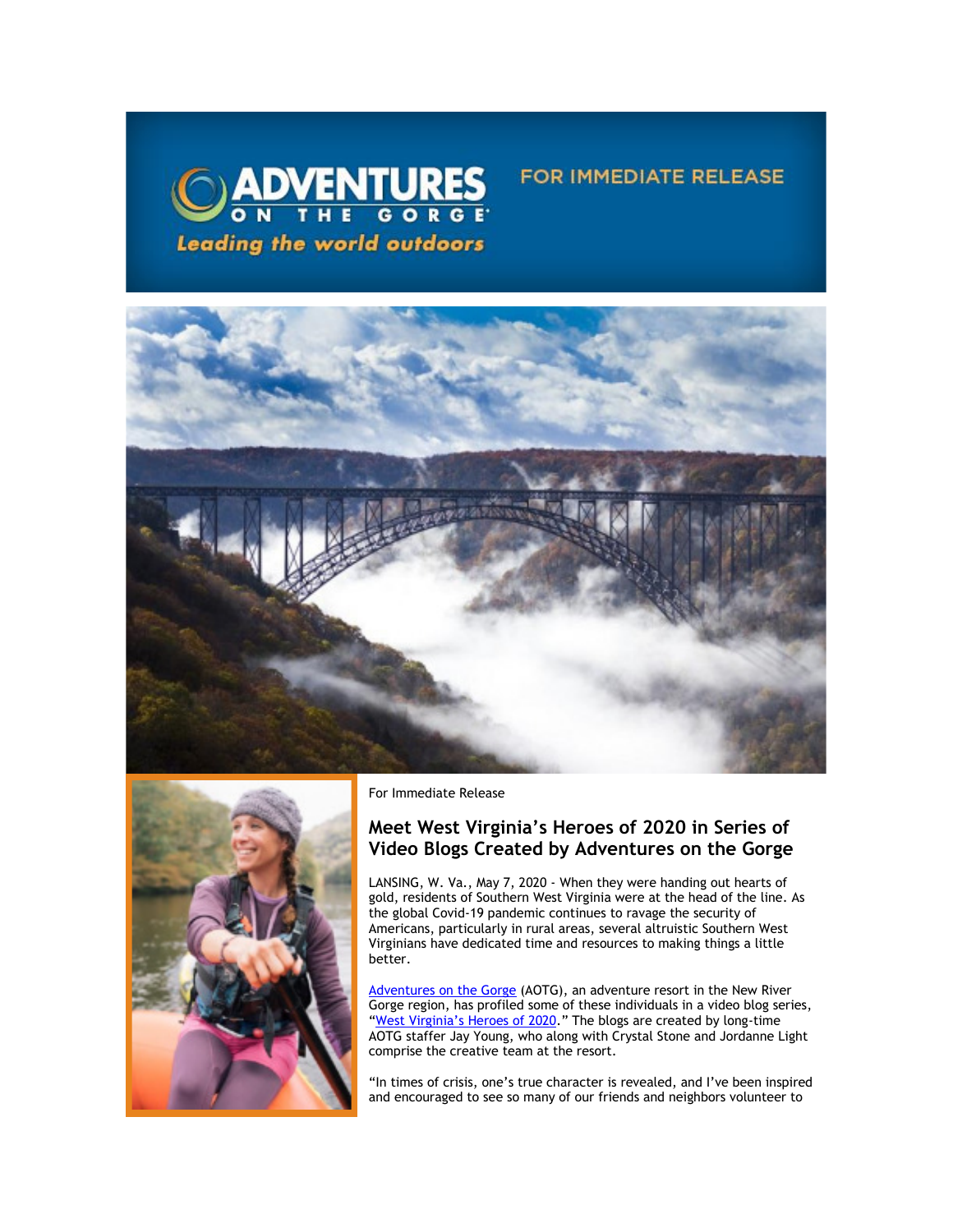When she is not guiding groups down the river, Jo-Beth Stamm is a flight nurse.



Cindy Chamberlain, far right, and friends deliver food to residents and healthcare workers.

make things a little better," said Roger Wilson, CEO of the resort. "This series of videos celebrates the stories of these heroes and helpers."

The series is narrated by Young from his kitchen. Citing inspiration from the children's television show "Mr. Rogers," who told his young audience to "look for the helpers" in times of crisis, Young interviews those heroes about their work.

For example, one [episode](https://click.icptrack.com/icp/relay.php?r=13440961&msgid=453215&act=3SPQ&c=1378153&destination=https%3A%2F%2Fadventuresonthegorge.com%2Fvideo-blog%2Fheroes-of-wv-2020-coda-mountain-academy-lauren-floyd%2F&cf=13608&v=60d5b434dc100228f5cfde9d9694e5e5e409a671c0ccfa7c4eb48882b17da398) is an interview with Lauren Floyd, director of the [Coda Mountain Academy,](https://click.icptrack.com/icp/relay.php?r=13440961&msgid=453215&act=3SPQ&c=1378153&destination=https%3A%2F%2Fwww.codamountain.com%2F%23%21&cf=13608&v=50872fc1754d968b9d7bb5ecdcdedd4cef272c56b2057548d83bb7166dc6cdbd) a non-profit organization with after-school programs and summer camps that trains students in life skills as well as a variety of disciplines like music, art, cooking and outdoor recreation. With schools no longer in session, Floyd and her team have built an army of volunteers to prep and deliver food to families in need.

In another recent [episode,](https://click.icptrack.com/icp/relay.php?r=13440961&msgid=453215&act=3SPQ&c=1378153&destination=https%3A%2F%2Fadventuresonthegorge.com%2Fvideo-blog%2Fheroes-of-wv-2020-kathy-gerencer-and-the-new-river-humane-society%2F&cf=13608&v=39874ecedba47340ad8e608236c3a676866a7f19d824da957e9ca99e961e5e92) [New River Humane Society](https://click.icptrack.com/icp/relay.php?r=13440961&msgid=453215&act=3SPQ&c=1378153&destination=https%3A%2F%2Ffayettecounty.wv.gov%2Fanimal-shelter%2FPages%2Fdefault.aspx&cf=13608&v=8f2a1596f2183eb6b1131d6e19437d41ae7d51518c1b6a53c290014967eacba3) Board of Directors member Kathy Gerencer discusses how she and her team work on saving the lives of stray cats and dogs.

[Jenny Becksted-Smith,](https://click.icptrack.com/icp/relay.php?r=13440961&msgid=453215&act=3SPQ&c=1378153&destination=https%3A%2F%2Fadventuresonthegorge.com%2Fvideo-blog%2Fheroes-of-wv-2020-cindy-chamberlain-wvs-uber-volunteer-2%2F&cf=13608&v=555f1bf508b07da466519ca636e23a07617965c331ac41f58c570f11d128064e) director of the [New River Gorge Learning Coop](https://click.icptrack.com/icp/relay.php?r=13440961&msgid=453215&act=3SPQ&c=1378153&destination=https%3A%2F%2Fwww.nrglc.org%2F&cf=13608&v=8120386e273c8fac5f48be7a4c527a96790bb57c5a0239015d12e7a1fdb8c185) (NRGLC) discusses in an episode how the Montessori School she directs is helping students to learn while from home.

Anothe[r episode](https://click.icptrack.com/icp/relay.php?r=13440961&msgid=453215&act=3SPQ&c=1378153&destination=https%3A%2F%2Fadventuresonthegorge.com%2Fvideo-blog%2Fheroes-of-wv-2020-cindy-chamberlain-wvs-uber-volunteer%2F&cf=13608&v=b3e127be4164bf14b148e0efdbade0ecdf0974ec41bd4278a10eb7062084b0ae) profiles "uber volunteer" Cindy Chamberlain, an experienced volunteer who discusses shopping for and delivering food to residents as well as health workers in need.

Teacher [Cliff Sullivan](https://click.icptrack.com/icp/relay.php?r=13440961&msgid=453215&act=3SPQ&c=1378153&destination=https%3A%2F%2Fadventuresonthegorge.com%2Fvideo-blog%2Fheroes-of-wv-2020-cliff-sullivan-and-3d-printers%2F&cf=13608&v=c0300d56a2ec5d350549f085881ab2e7ec1e9ed94e2bc04b34f714a35768da0f) discusses how he and other innovators are printing various parts of face shields needed by health workers and others in contact with the public.

Anothe[r episode](https://click.icptrack.com/icp/relay.php?r=13440961&msgid=453215&act=3SPQ&c=1378153&destination=https%3A%2F%2Fadventuresonthegorge.com%2Fvideo-blog%2Fheroes-of-wv-2020-jo-beth-stamm%2F&cf=13608&v=e009a98d15b43047834df3f994be732e1d3bf8e73922f63fea23ac0e67068b22) profiles part-time rafting guide and full-time flight nurse for aeromedical organization [HealthNet Aeromedical Services,](https://click.icptrack.com/icp/relay.php?r=13440961&msgid=453215&act=3SPQ&c=1378153&destination=https%3A%2F%2Fwww.healthnetaeromedical.com%2F&cf=13608&v=2feb09bf8249bdae2a8907161cbb18a3113f94743f5cae1b73ee43410ae45fe1) Jo-Beth Stamm. Stamm demonstrates the same fearlessness flying into high-risk situations to rescue patients that she does guiding rafters through Class V rapids during Gauley Season. Yet rather than focus on the perils of her job during her interview with Young, she lauded the many people who are supporting the needs of healthcare workers. "I am inspired by so many people working tirelessly to make things better," said Stamm.

"These are just a small number of heroes who are making life during a pandemic just a little better," said Wilson. "Everyone knows a hero, and we hope that people throughout the community will take a moment to thank those heroes today and every day."

## ###

## **What to know about Adventures on the Gorge**

Named one of the top six adventure resorts in the country by U.S. News  $\frac{a}{b}$ [World Report,](https://click.icptrack.com/icp/relay.php?r=13440961&msgid=453215&act=3SPQ&c=1378153&destination=http%3A%2F%2Ftravel.usnews.com%2Fgallery%2Famericas-6-top-adventure-resorts&cf=13608&v=764bfdbe430f777c5bcc69b025c1a8805ca5cbb157f8c18454c411b272e07901) Adventures on the Gorge is located on more than 250 acres along the rim of the majestic New River Gorge near Fayetteville, W.Va. The resort provides an array of outdoor experiences including whitewater rafting on the New and Gauley Rivers, aerial adventures, rock climbing, rappelling, kayaking, stand up paddle boarding, fishing, mountain biking and hiking. There are also restaurants, bars and shops as well as a smallgroup conference center. Visitors can choose from a variety of [accommodations](https://click.icptrack.com/icp/relay.php?r=13440961&msgid=453215&act=3SPQ&c=1378153&destination=https%3A%2F%2Fadventuresonthegorge.com%2Flodging%2F&cf=13608&v=a0a1ec07ee637c78242d3333295573a8e337130c936224b8e1d32f73fd9e88eb) an[d vacation packages.](https://click.icptrack.com/icp/relay.php?r=13440961&msgid=453215&act=3SPQ&c=1378153&destination=https%3A%2F%2Fadventuresonthegorge.com%2Fpackages%2F&cf=13608&v=8751df1b896b42a43c8f638cff3537e1a0bec91ccd87a43021a073a818c593de)

Travelers can find out more about Adventures on the Gorge [online,](https://click.icptrack.com/icp/relay.php?r=13440961&msgid=453215&act=3SPQ&c=1378153&destination=http%3A%2F%2Fwww.adventuresonthegorge.com%2F&cf=13608&v=5a6d29c5bd89500c6946838c97b8849561ebbd48dbb2fdae9fe0068cb3f8e60e) by calling 1-855-379-8738, or connecting on **Facebook**, **Twitter**, [Instagram,](https://click.icptrack.com/icp/relay.php?r=13440961&msgid=453215&act=3SPQ&c=1378153&destination=https%3A%2F%2Fwww.instagram.com%2Fonthegorge%2F&cf=13608&v=1ee16880632f1eb73eb9ad24dd989e2d12bd5a71d0cb5b3945f15e683acdaa9e) [TripAdvisor,](https://click.icptrack.com/icp/relay.php?r=13440961&msgid=453215&act=3SPQ&c=1378153&destination=https%3A%2F%2Fwww.tripadvisor.com%2FAttraction_Review-g59234-d2233643-Reviews-Adventures_on_the_Gorge-Lansing_West_Virginia.html&cf=13608&v=812472f5ea0d5eed3fed4db26567b4c884479f53ef512c18d25b071271e965bc) [YouTube,](https://click.icptrack.com/icp/relay.php?r=13440961&msgid=453215&act=3SPQ&c=1378153&destination=https%3A%2F%2Fwww.youtube.com%2Fuser%2FAdventuresOnTheGorge&cf=13608&v=7b71b3e994e129bfdca87c6523149b64faacb62e001d98eb26897d7c7236e8cc) and [Vimeo](https://click.icptrack.com/icp/relay.php?r=13440961&msgid=453215&act=3SPQ&c=1378153&destination=https%3A%2F%2Fvimeo.com%2Fuser4260102&cf=13608&v=4ff82f41c6c552c9da3c61684889fad58e153a690bdb0b74761adab86ca752a0) and signing up for AOT[G e-newsletter.](https://click.icptrack.com/icp/relay.php?r=13440961&msgid=453215&act=3SPQ&c=1378153&destination=https%3A%2F%2Fadventuresonthegorge.com%2F&cf=13608&v=a83cd0882452dd5ad1794082623f8c176d7586c5f6015a054a1c7b875f219550)

Related hashtags: #AdventuresOnTheGorge